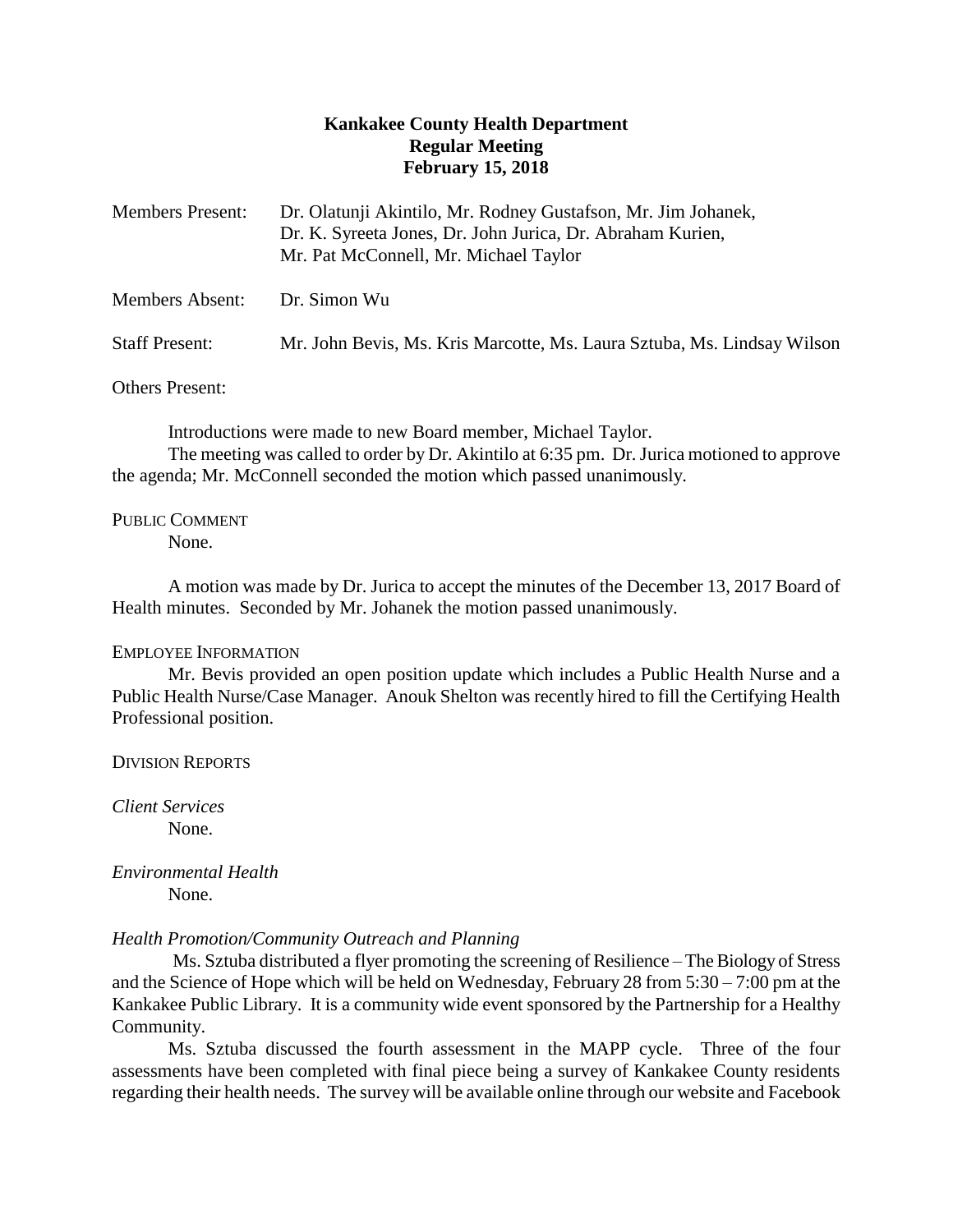page January 30 – February 20, 2018. There have been 472 participants so far which is approximately how many were collected via paper surveys last year. If any demographic gaps are noticed, focus groups may be conducted.

Ms. Lindsay Wilson, Health Promotion Coordinator, presented the Tobacco 21 resolution for the Board's approval. The resolution supports laws at the municipal, state, and federal level that prohibit the sale of all tobacco products and products containing nicotine (including electronic nicotine devices) to individuals under 21 years of age. Dr. Jurica motioned to pass the resolution. Seconded by Mr. Johanek, the motion passed unanimously.

Ms. Wilson also provided a draft letter to be sent to the Governor and members of the Illinois General Assembly on behalf of the Board supporting Tobacco 21.

#### ADMINISTRATIVE REPORTS

### *Financial Status*

Mr. Bevis presented the December 2017 and January 2018 financial reports for approval. An unaudited draft of the November 2017 was also presented as informational. The December report shows some adjustments that needed to be posted in November and as a results shows some negative balances. January looks better with approximately \$77,000 to the good. Dr. Jurica made a motion to approve the December and January financial reports. Dr. Kurien seconded the motion which passed unanimously.

### OLD BUSINESS

None.

### NEW BUSINESS

Mr. Bevis presented a proposal to purchase a new vaccine refrigerator in the amount of \$5,552.50 from McKesson. One of two vaccine refrigerators has had problems keeping within the temperature specifications. They are both monitored by the alarm company and we are notified when they go out of range. All of the vaccine has been moved into the working refrigerator in the meantime. Ideally, VFC vaccine from the State should be kept separate from the privately purchase vaccines. The VFC grant guidelines are moving towards the use of pharmaceutical grade refrigerators. Mr. McConnell motioned to purchase a new refrigerator. Seconded by Dr. Jurica the motion passed unanimously.

The concrete stoop outside of the Kan-Comm entrance on the East side of the building is deteriorating and in poor condition. Due to the weather and for safety purposes, they have been temporarily fixed at a cost of \$568. An initial estimate for a new concrete stoop/steps was \$11,500. Mr. Bevis confirmed with the State's Attorney that the health department is responsible for the foundation, walls, and roof. The original blueprint shows the steps in place so we will cover the cost. Mr. McConnell is assisting in what options are available.

On January 11, Mr. Bevis received a notice from AFSCME Kankakee County Health Department and Kankakee County Circuit Clerk with a demand to begin negotiations with all health department members of AFSCME over increasing wages, starting wages and other economic terms that reward long-term employees. The State's Attorney suggested that we send it to Mr. David Hibben who is working with the County in regards to union contracts/negotiations. Mr. Bevis did so and hasn't heard from Mr. Hibben. There was some concern from staff when the starting salary for nurses only was increased from \$20/hour to \$23/hour in an effort to fill vacant positions. There